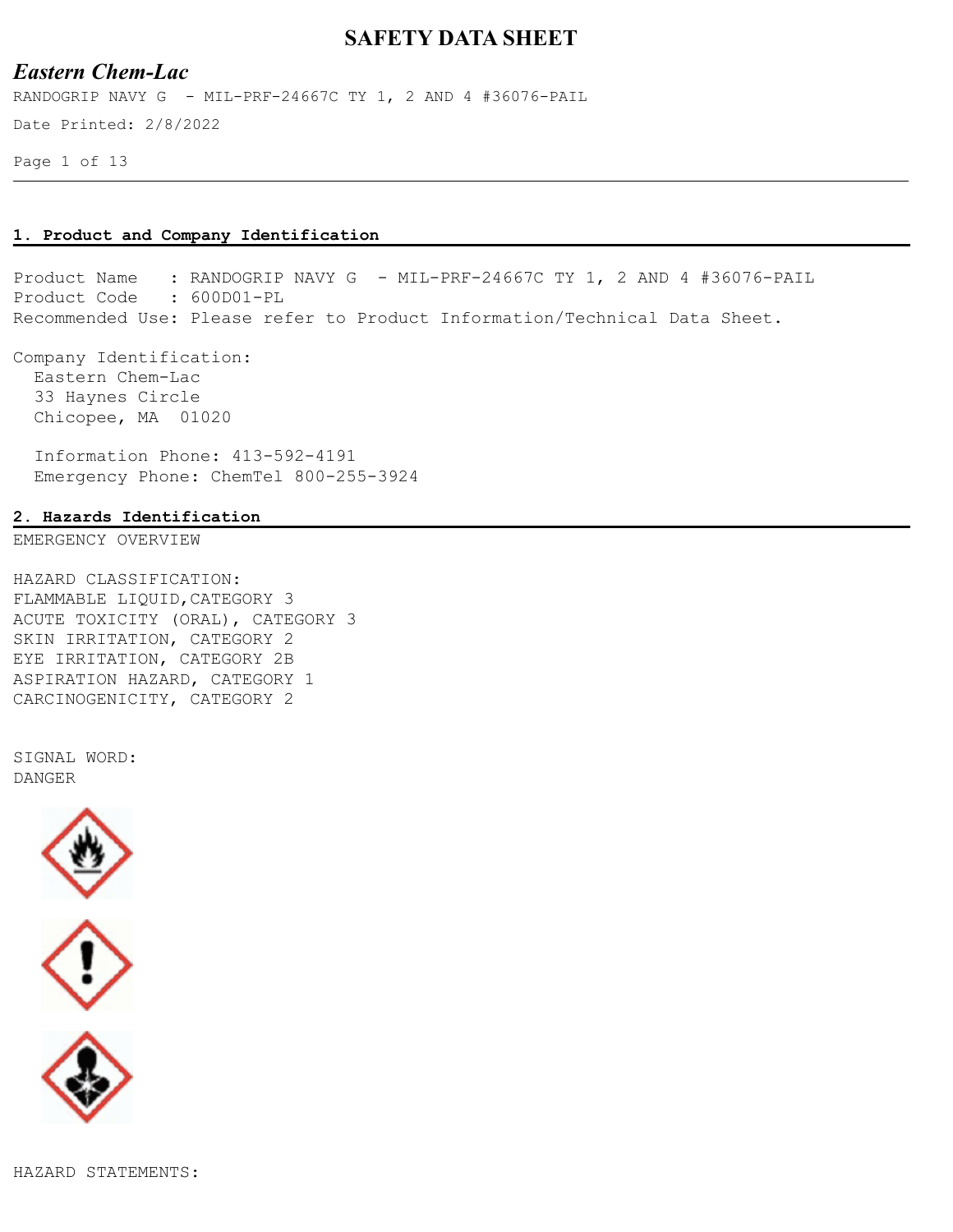### *Eastern Chem-Lac*

RANDOGRIP NAVY G - MIL-PRF-24667C TY 1, 2 AND 4 #36076-PAIL

Date Printed: 2/8/2022

Page 2 of 13

FLAMMABLE LIQUID AND VAPOR HARMFUL IF SWALLOWED CAUSES SKIN IRRITATION CAUSES EYE IRRITATION MAY BE FATAL IF SWALLOWED AND ENTERS AIRWAYS SUSPECTED OF CAUSING CANCER PRECAUTIONARY STATEMENTS: Keep away from heat, sparks, open flame/hot surfaces. No smoking. Keep container tightly closed. Ground/bond container and receiving equipment. Use explosion-proof electrical/ventilating/lighting and other equipment. Use only non-sparking tools. Take precautionary measures against static discharge. Store/Use outdoors or in a well ventilated place. Keep cool. Store locked up. Wash hands thoroughly after handling. Do not eat or drink while using this product. Do not breathe vapors. If inhaled: Remove person to fresh air and keep comfortable for breathing. If swallowed, immediately call a poison control center. Rinse mouth. Wear protective gloves, protective clothing, eye/face protection. If on skin or hair: Take off immediately all contaminated clothing. Rinse skin with water/shower. If skin irritation occurs, seek medical advice. Take off contaminated clothing and wash it before reuse. If exposed or concerned, get medical advice or attention. Call a poison center or doctor if you feel unwell. If in eyes, rinse cautiously with water for several minutes. Remove contact lenses, if present and easy to do. Continue rinsing. If eye irritation persists: get medical attention. In case of fire: Use dry chemical, CO@, Halon or foam to extinguish. Dispose of contents/container in accordance with all local, regional, national regulations. Do NOT induce vomiting. Obtain special instructions before use. Do not handle until all safety precautions have been read and understood. Potential Health Effects Eye: Can cause eye irritation. Skin: Causes skin irritation. Ingestion: If swallowed, call a poison control center or physician if you feel unwell. Rinse mouth.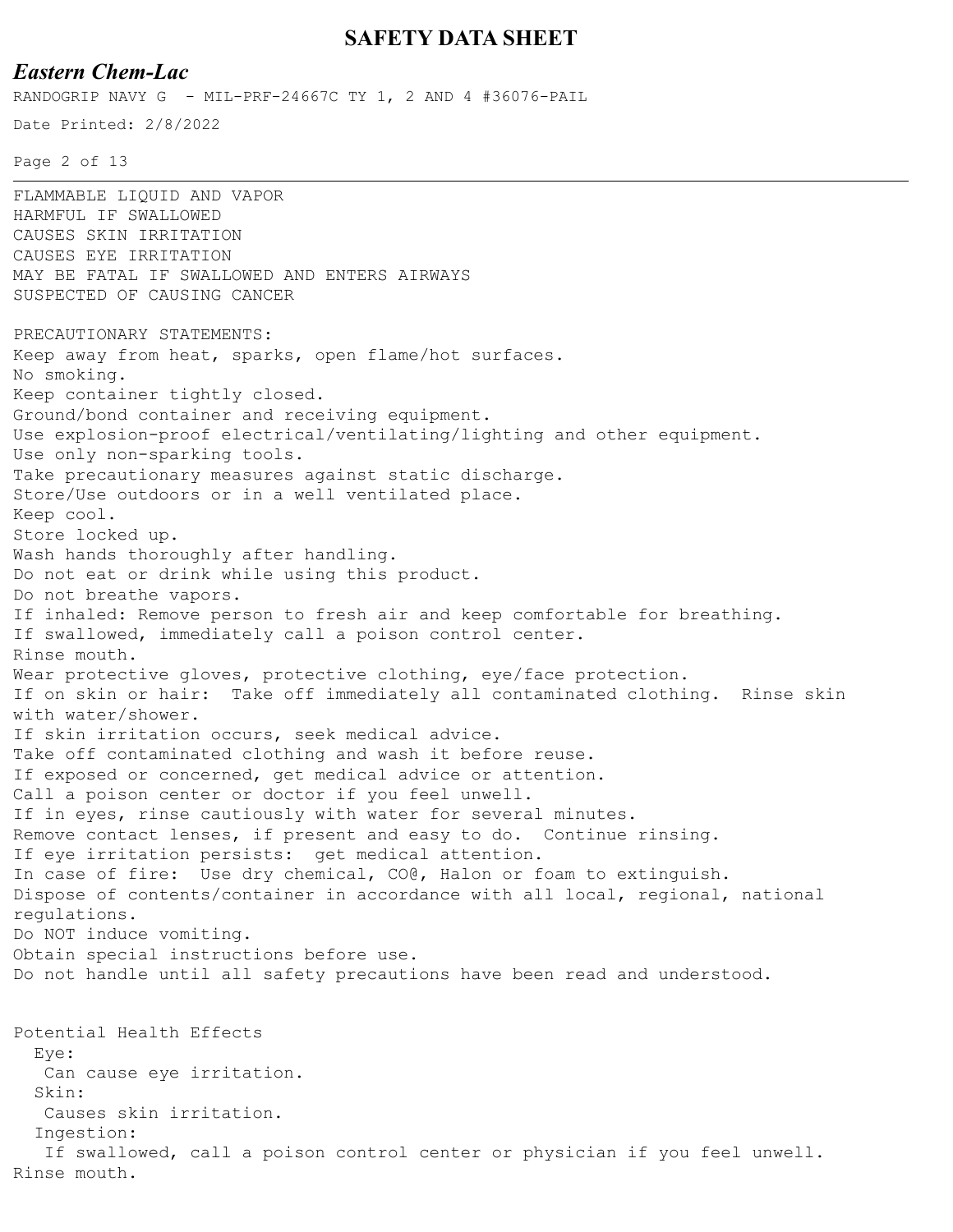## *Eastern Chem-Lac*

RANDOGRIP NAVY G - MIL-PRF-24667C TY 1, 2 AND 4 #36076-PAIL

Date Printed: 2/8/2022

Page 3 of 13

Inhalation:

 May cause drowsiness or dizziness. Chronic (Cancer) Information:

IARC: A component of this product present at levels greater than or equal to 0.1% is identified as a probable, possible or confirmed human carcinogen by IARC.

ACGIH: No component of this product present at leveles greater than or equal to 0.1% is identified as a carcinogen or potential carcinogen by ACGIH.

OSHA: No component of this product present at leveles greater than or equal to 0.1% is identified as a carcinogen or potential carcinogen by OSHA.

NTP: No component of this product present at leveles greater than or equal to 0.1% is identified as a known or anticipated carcinogen by NTP.

Teratology (Birth Defects) Information: INFORMATION NOT AVAILABLE. Reproduction Information: INFORMATION NOT AVAILABLE. Aggravation of Pre-Existing Conditions: Dermititis or other skin conditions.

#### **3. Composition/Information on Ingredients**

| Component                                               | CAS#               | % by Wt.      |
|---------------------------------------------------------|--------------------|---------------|
| ALUMINUM OXIDE                                          | $1344 - 28 - 1$ 45 |               |
| OSHA PEL: 15 MG/M3<br>TWA<br>ACGIH TLV: 10 MG/M3<br>TWA |                    |               |
| BARIUM SULFATE                                          | 7727-43-7          | 18            |
| ACGIH: 10 MG/M3 TWA                                     |                    |               |
| OSHA: 15 MG/M3 TWA (TOTAL DUST)                         |                    |               |
| OSHA: 5 MG/M3 TWA (RESPIRABLE DUST)                     |                    |               |
| NEPHELINE SYENITE                                       | $37244 - 96 - 5$   | 7             |
| OSHA: 5MG/M3 TWA (RESPIRABLE FRACTION)                  |                    |               |
| ACGIH: 10 MG/M3 TWA (INHALABLE FRACTION)                |                    |               |
| MSHA 5 MG/M3 TWA (RESPIRABLE FRACTION)                  |                    |               |
| 1-METHOXY 2-PROPANOL                                    | $107 - 98 - 2$     | 5             |
| ACGIH: 100 PPM TWA                                      |                    |               |
| OSHA: 100 PPM TWA                                       |                    |               |
| ACGIH: 150 PPM STEL                                     |                    |               |
| OSHA: 150 PPM CEILING                                   |                    |               |
| EPOXY RESIN                                             | $25036 - 25 - 3$   |               |
| SOLVENT NAPHTHA (PETROLEUM), LIGHT AROMATIC             | 64742-95-6         | $\mathcal{L}$ |
| OSHA PEL: 500 PPM (2000 MG/M3)                          |                    |               |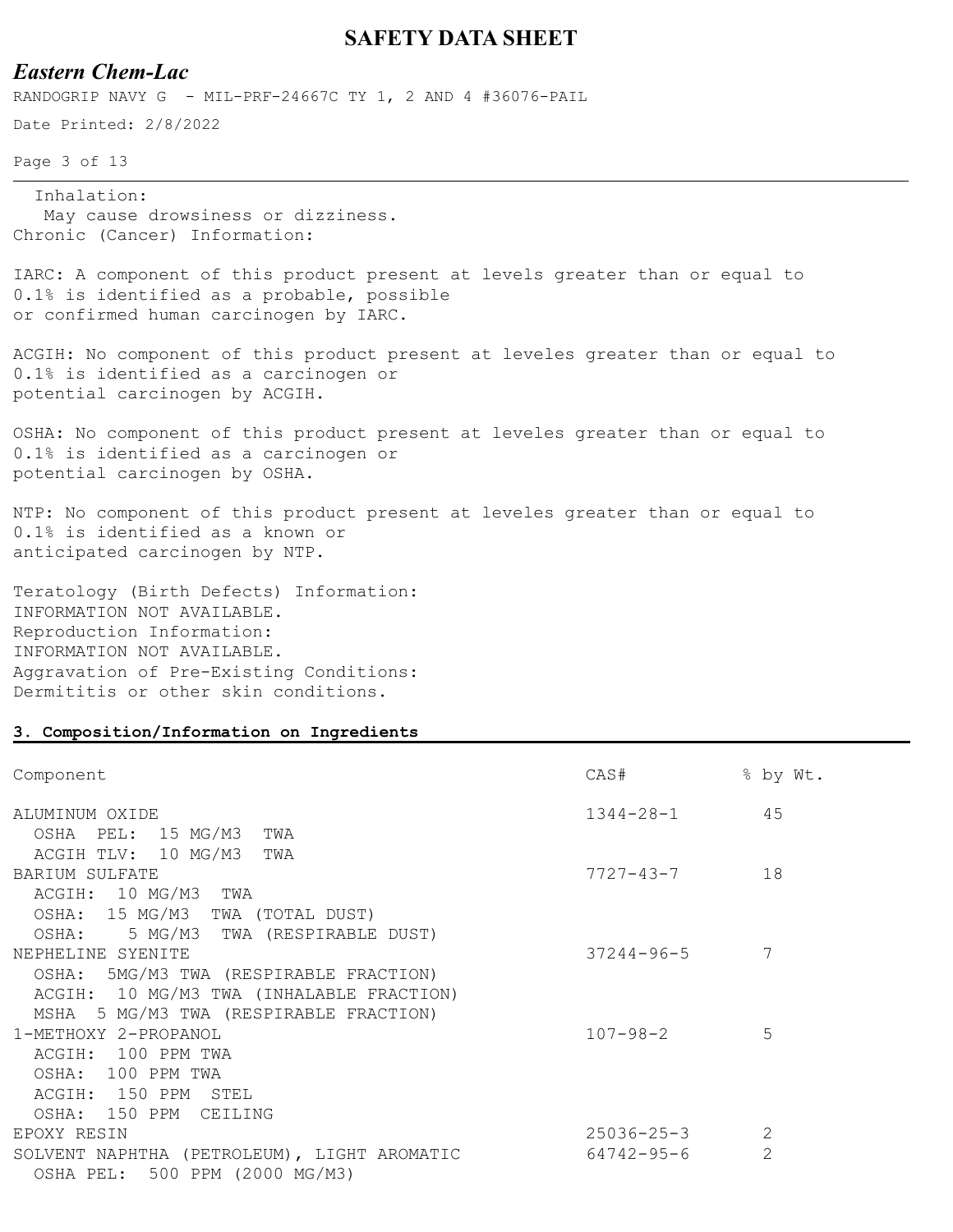### *Eastern Chem-Lac*

RANDOGRIP NAVY G - MIL-PRF-24667C TY 1, 2 AND 4 #36076-PAIL

Date Printed: 2/8/2022

Page 4 of 13

| ACGIH TLV: 200 MG/M3 (AS TOTAL HYDROCARBON VAPOR) |                  |      |
|---------------------------------------------------|------------------|------|
| METHYL NORMAL AMYL KETONE                         | $110 - 43 - 0$   |      |
| OSHA PEL 100 PPM - TWA                            |                  |      |
| OSHA VPEL 100 PPM -TWA                            |                  |      |
| ACGIH TLV 50 PPM - TWA                            |                  |      |
| ACGIH TLV 233 MG/M3 - TWA                         |                  |      |
| BARIUM METABORATE MONOHYDRATE                     | $13701 - 59 - 2$ |      |
| BARIUM SOLUBLE (AS Ba): ACGIH: TWA 0.5 MG/M3      |                  |      |
| TWA 0.5 MG/M3<br>OSHA:                            |                  |      |
| TWA 0.5 MG/M3<br>NIOSH:                           |                  |      |
| ISOBUTYL ISOBUTYRATE                              | $97 - 85 - 8$    |      |
| NOT ESTABLISHED                                   |                  |      |
| # TITANIUM DIOXIDE                                | 13463-67-7       | .350 |
| ACGIH: 10 MG/M3<br>TWA - NUISANCE DUST            |                  |      |
| 10 MG/M3 TWA - NUISANCE DUST<br>OSHA:             |                  |      |
|                                                   |                  |      |

#### **4. First Aid Measures**

Eyes:

If in eyes: Rinse cautiously with water for several minutes. Remove contact lenses, if present and easy to do. Continue rinsing.

If eye irritation persists: Get medical advice/attention.

#### Skin:

If on skin: wash with plenty of soap & water. If skin irritation occurs: Get Medical advice/attention.

Take off contaminated clothing and wash it before reuse.

Ingestion: If swallowed: Immediately call a poison center/physician. Do NOT induce vomiting.

Inhalation: If inhaled: Remove person to fresh air and keep comfortable for breathing. Call a poison control center/get medical attention if you feel unwell.

Note to Physicians: Aspiration hazard - do not induce vomiting

#### **5. Fire Fighting Measures**

Flammable Properties: Flash Point: 100 F Method: Explosive Limits: Lower explosive limit: 1.0 Upper explosive limit: 13.8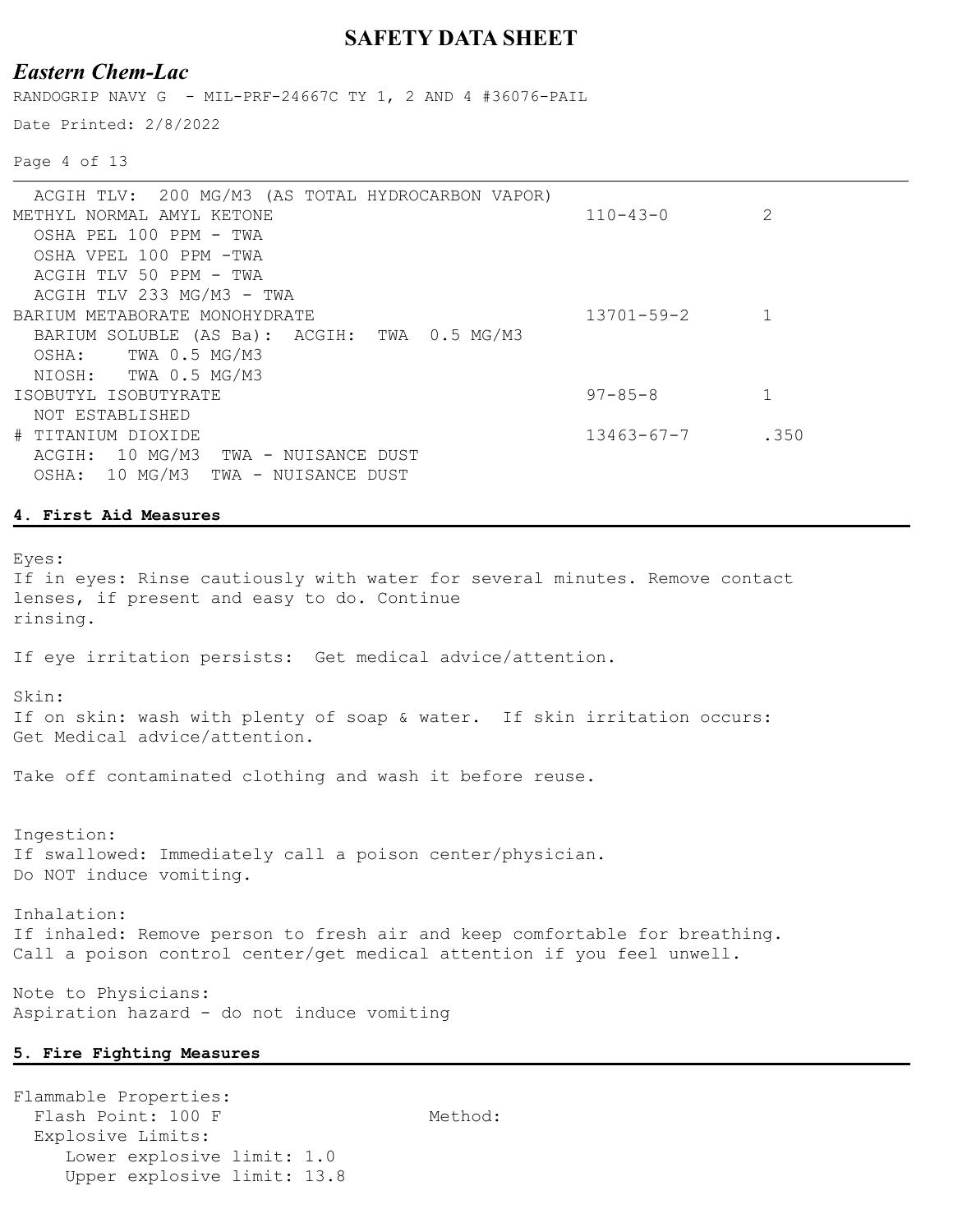### *Eastern Chem-Lac*

RANDOGRIP NAVY G - MIL-PRF-24667C TY 1, 2 AND 4 #36076-PAIL

Date Printed: 2/8/2022

Page 5 of 13

Autoignition Temperature: INFORMATION NOT AVAILABLE. Hazardous Combustion Products: Smoke, soot and carbon dioxide, carbon monoxide. Extinguishing Media: Dry chemical, CO2, Halon, Foam Firefighting Procedures: Special Fire-Fighting Procedures: Wear self-contained breathing apparatus and protective clothing. Unusual Fire and Explosion Hazards: High temperatures can cause sealed containers to rupture due to a build up of internal pressure. Cool with water spray. Vapors are heavier than air and can travel some distance away and flash back. Sensitivity to Static Discharge: Material may accumulate a static charge which could act as an ignition source. Precautions should be taken when pouring to minimize splash/free fall.

#### **6. Accidental Release Measures**

Small Spill: See Information for Large Spill, below: Large Spill: Use personal protective equipment. Ensure adequate ventilation. Remove all sources of ignition. Evacuate personnel to safe areas. Beware of vapors accumulating to form explosive concentrations. Vapors can accumulate in low areas.

Environmental Precautions: INFORMATION NOT AVAILABLE. Methods/Materials for Containment and Cleaning Up: Contain spillage, and then collect with non-combustible absorbent material, (e.g. sand earth, diatomaceous earth, vermiculite) and place in container for disposal according to local/state/federal regulations.

#### **7. Handling and Storage**

Handling: Keep away from heat, sparks, open flames, hot surfaces. NO SMOKING. Keep container tightly closed. Ground/bond container and receiving equipment. Use explosion-proof electrical/ventilating/lighting/processing equipment. Use only non-sparking tools. Take precautionary measures against static discharge. Wear protective gloves/eye protection/face protection.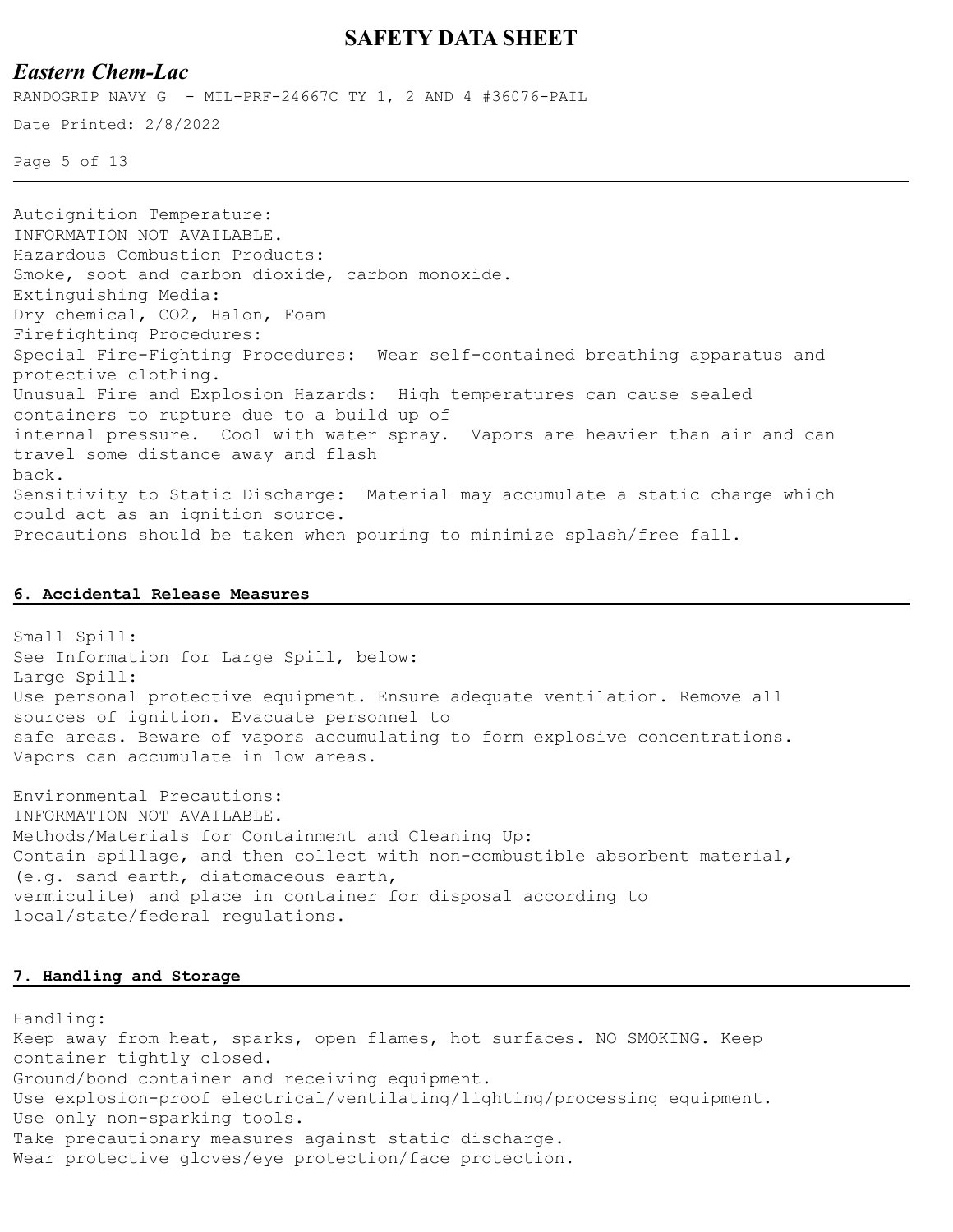### *Eastern Chem-Lac*

RANDOGRIP NAVY G - MIL-PRF-24667C TY 1, 2 AND 4 #36076-PAIL

Date Printed: 2/8/2022

Page 6 of 13

Storage: Prevent unauthorized access. Store in a well ventilated place. Keep container tightly closed. Keep cool.

#### **8. Exposure Controls/Personal Protection**

Airborne Exposure Limits: SEE SECTION 3 FOR THIS INFORMATION Engineering Controls: Ventilation: Good general ventilation (typically 10 air changes per hour) should be used. Ventilation rates should be matched to conditions. Ventilation should be explosion proof. Supplementary local exhaust ventilation, closed systems, or respiratory protection may be needed in special circumstances such as poorly ventilated spaces, spray painting, mechanical generation of dusts, heating, drying, etc.

Personal Protective Equipment

 Respiratory Protection: If engineering controls do not maintain airborne concentrations to an acceptable level, an approved respirator must be worn. In the United States of America, if respirators are used, a program should be instituted to assure compliance with OSHA Standard 63 CFR 1152, January 8, 1998. Respirator type: Organic Vapor.

 Skin Protection: Wear impervious gloves to prevent skin contact.

 Recommended Decontamination Facilities: eye bath, washing facilities, safety shower.

 Eye Protection: Chemical safety goggles or glasses with side shields.

#### **9. Physical and Chemical Properties**

Boiling Point: 248 F

Melting Point: INFORMATION NOT AVAILABLE. Freezing Point: -63F

Vapor Pressure: Information not available for mixture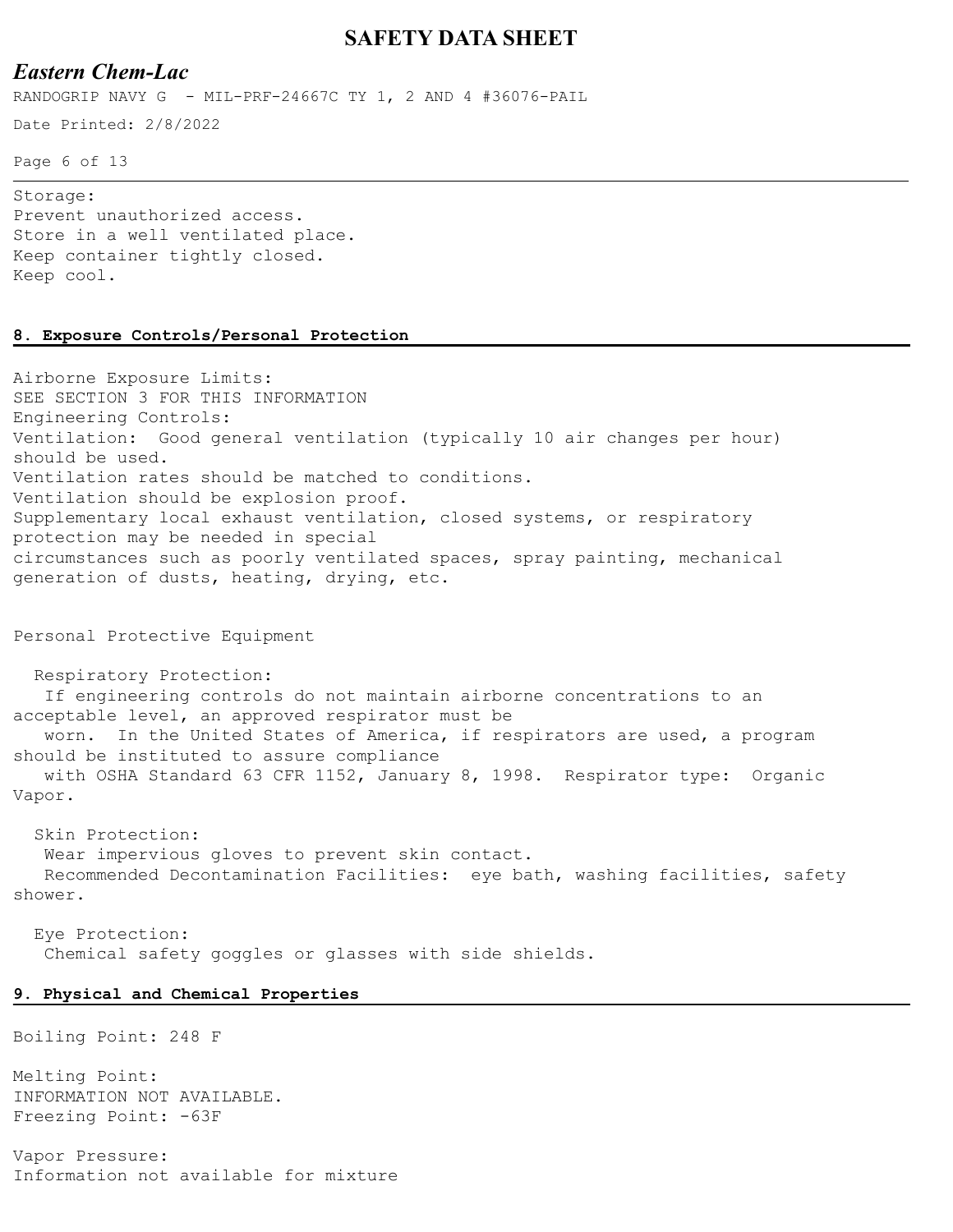### *Eastern Chem-Lac*

RANDOGRIP NAVY G - MIL-PRF-24667C TY 1, 2 AND 4 #36076-PAIL

Date Printed: 2/8/2022

Page 7 of 13

| Vapor Density:                      |
|-------------------------------------|
| HEAVIER THAN AIR                    |
| Solubility in Water:                |
| NEGLIGIBLE                          |
| Evaporation Rate: SLOWER THAN ETHER |
| Specific Gravity: 2.319             |
| Weight per Gallon: 19.312 lb/gl     |
| Coating VOC: 1.8 lb/gl              |
| Material VOC: 1.8 lb/gl             |
| Odor:                               |
| Mild solvent odor.                  |
| Appearance:                         |
| Liquid.                             |
| Partition Coefficient:              |

#### **10. Stability and Reactivity**

INFORMATION NOT AVAILABLE.

Chemical Stability (Conditions to Avoid): Stable under normal storage/use conditions. Incompatibility: Avoid strong oxidizing agents, acids and alkalies. Hazardous Decomposition Products: INFORMATION NOT AVAILABLE. Hazardous Polymerization: Will not occur under normal conditions.

#### **11. Toxicological Information**

Eye Irritation/Damage: Component 37244-96-5: Mechanical eye irritation only Component 64742-95-6: Mild eye irritation, Category 2b

Skin Irritation/Damage: Component 37244-96-5: LD50: No data Component 64742-95-6: LD50: >2000 mg/kg, rat. Category 5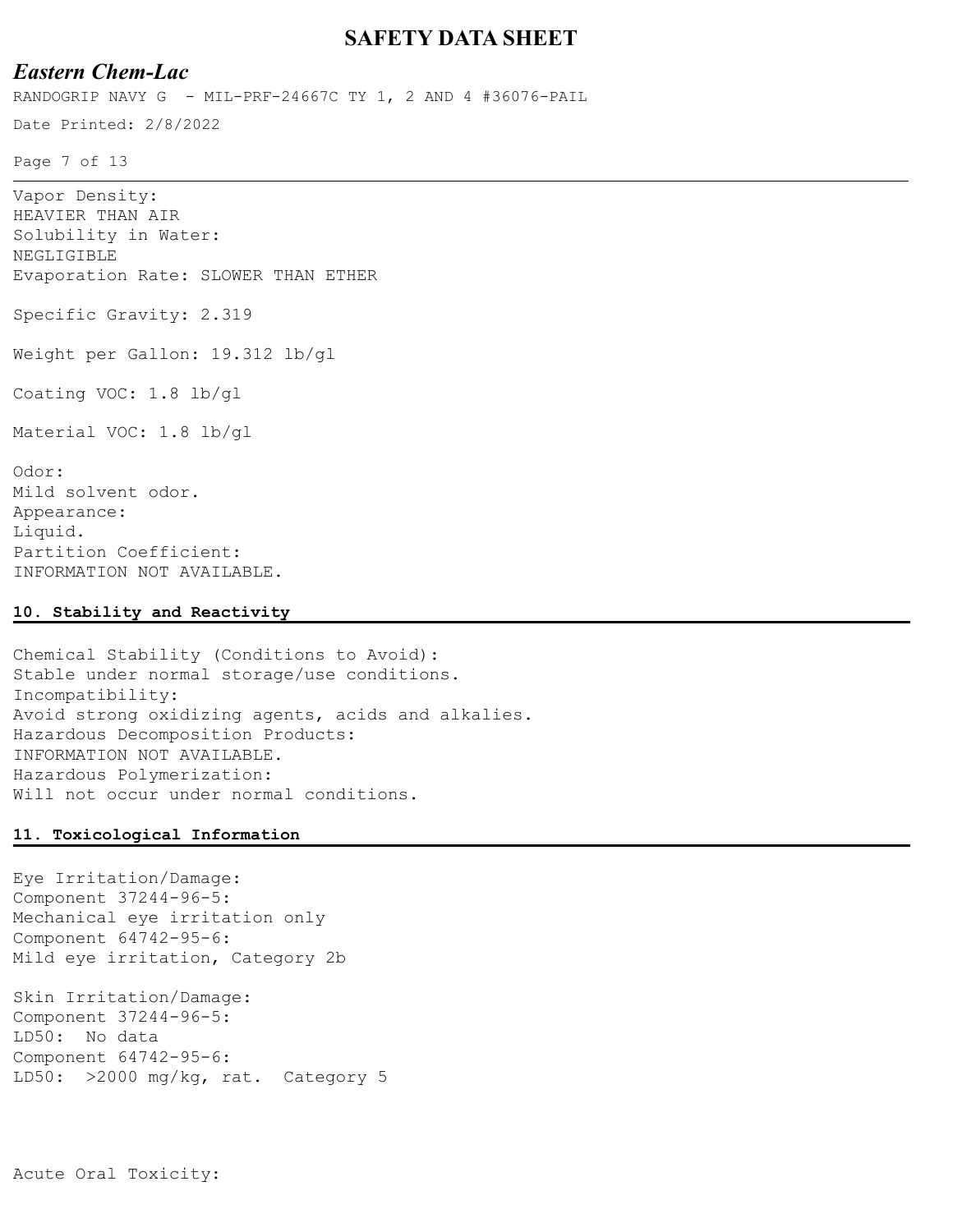## *Eastern Chem-Lac*

Date Printed: 2/8/2022 RANDOGRIP NAVY G - MIL-PRF-24667C TY 1, 2 AND 4 #36076-PAIL

Page 8 of 13

Component 13463-67-7: LD50: 10,000 mg/kg, rat. Category 5 Component 37244-96-5: LD50: no data Component 64742-95-6: LD50: >5000 mg/kg, rat. Category 5

Component 107-98-2: LD50: 7200 mg/kg, rat. Category 5

Acute Inhalation Toxicity: Component 64742-95-6: LC50: 5.6 mg/l, rat. Category 3

Respiratory/Skin Sensitization: Component 37244-96-5: No evidence of respiratory or skin sensitization. Component 64742-95-6: No evidence of respiratory or skin sensitization.

Carcinogenicity: Component 13463-67-7: Listed by IARC as a group 2B carcinogen (possibly carcinogenic to humans). GHS Category 2.

Component 37244-96-5: Not listed as a carcinogen by IARC, NTP, OSHA or ACGIH Component 64742-95-6: Not listed as a carcinogen by IARC, NTP, OSHA or ACGIH

Reproductive Toxicity: Component 37244-96-5: No evidence of human reproductive toxicity. Component 64742-95-6: No evidence of human reproductive toxicity.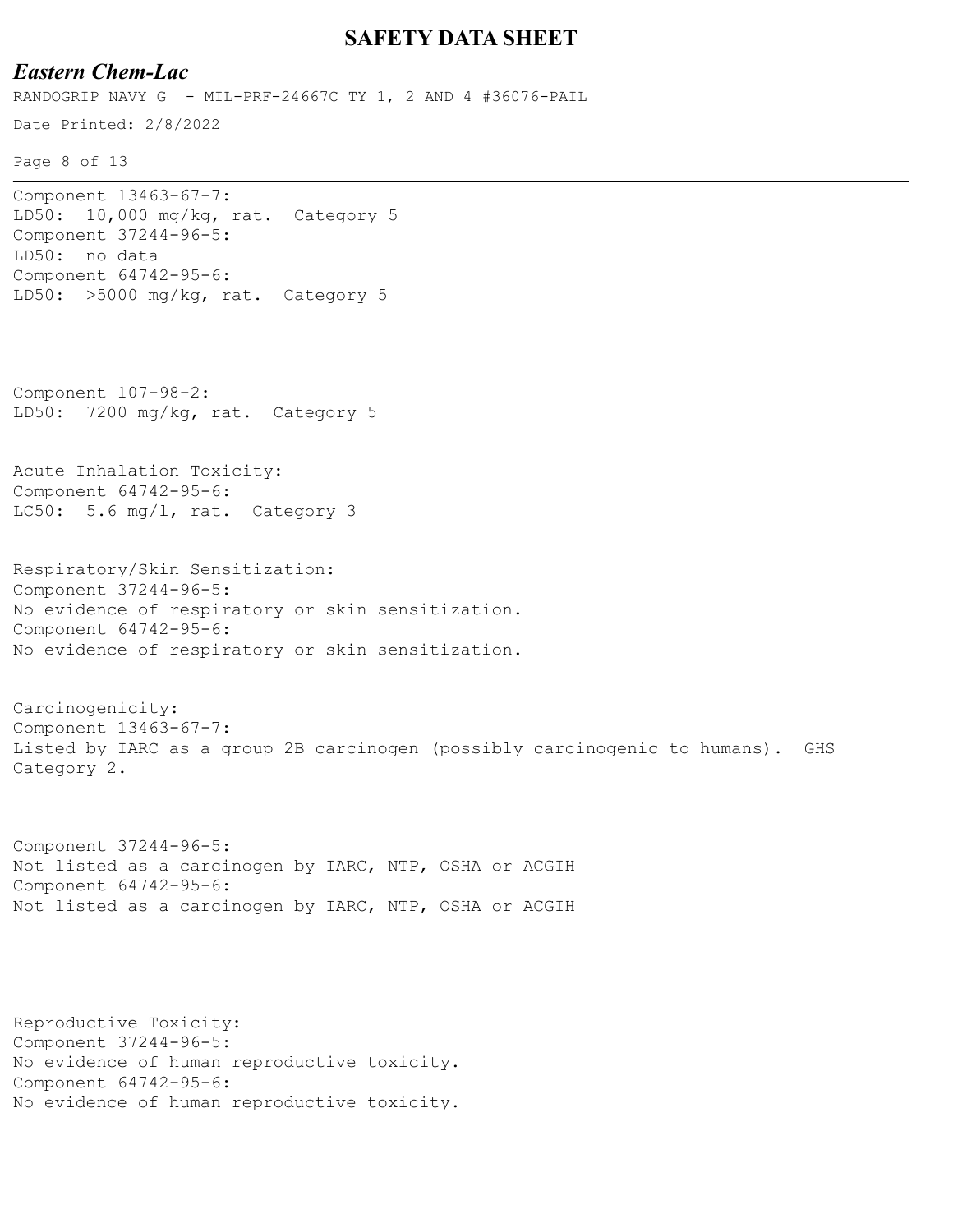## *Eastern Chem-Lac*

RANDOGRIP NAVY G - MIL-PRF-24667C TY 1, 2 AND 4 #36076-PAIL

```
Date Printed: 2/8/2022
```
Page 9 of 13

```
Germ Cell Mutagenicity:
Component 37244-96-5:
No data
Component 64742-95-6:
No data
Aspiration Toxicity:
Component 37244-96-5:
Not classified as an Aspiration Hazard.
Component 64742-95-6:
Aspiration Hazard; Category 1
Component 107-98-2:
Not classified as an Aspiration Hazard.
STOT-single exposure
Component 37244-96-5:
No data
Component 64742-95-6:
No data
Component 107-98-2:
No data
STOT-repeated exposure
Component 37244-96-5:
No data
Component 64742-95-6:
Repeated exposure affected kidneys, blood, adrenal gland.
Component 107-98-2:
No data
Routes of Exposure:
Inhalation of vapors, skin/eye/mucous membrane absorption, ingestion.
12. Ecological Information
```
Environmental Toxicity: Component 37244-96-5: No data Component 64742-95-6: LC50: 10 mg/l (fish); EC50: 4.5 mg/l (daphnia); EC50: 3.1 mg/l (algae)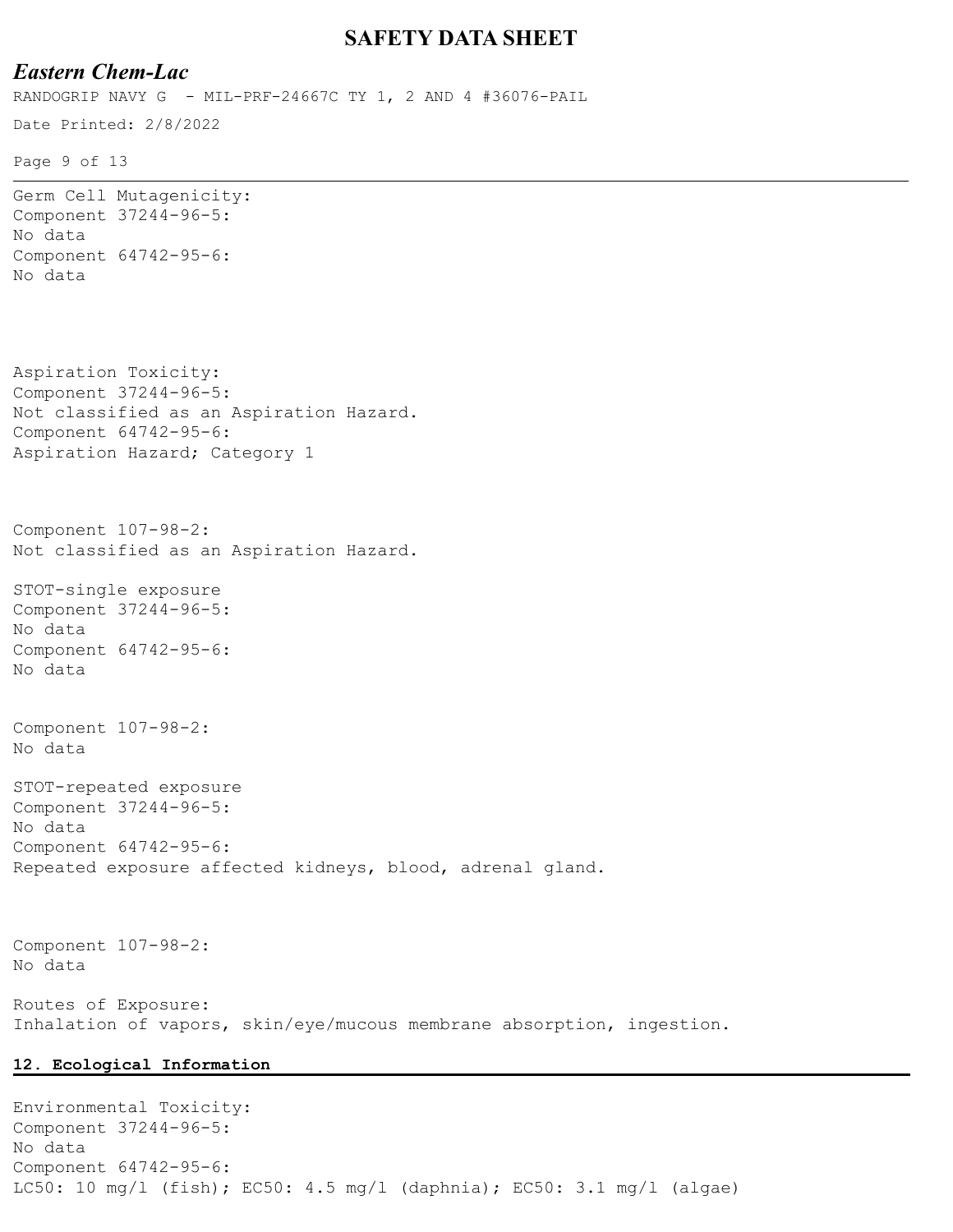# *Eastern Chem-Lac*

Date Printed: 2/8/2022 RANDOGRIP NAVY G - MIL-PRF-24667C TY 1, 2 AND 4 #36076-PAIL

Page 10 of 13

```
Persistance & degradability:
Component 37244-96-5:
No data
Component 64742-95-6:
Readily biodegradable
```

```
Bioaccumulative potential:
Component 37244-96-5:
No data
Component 64742-95-6:
No Data
```

```
Mobility in soil:
Component 37244-96-5:
No data
Component 64742-95-6:
No data
```

```
Other Adverse Ecological Effects:
No information
```

```
Component 37244-96-5:
Not expected to present an environmental hazard.
```

```
Component 64742-95-6:
Toxic to aquatic life with long lasting results.
```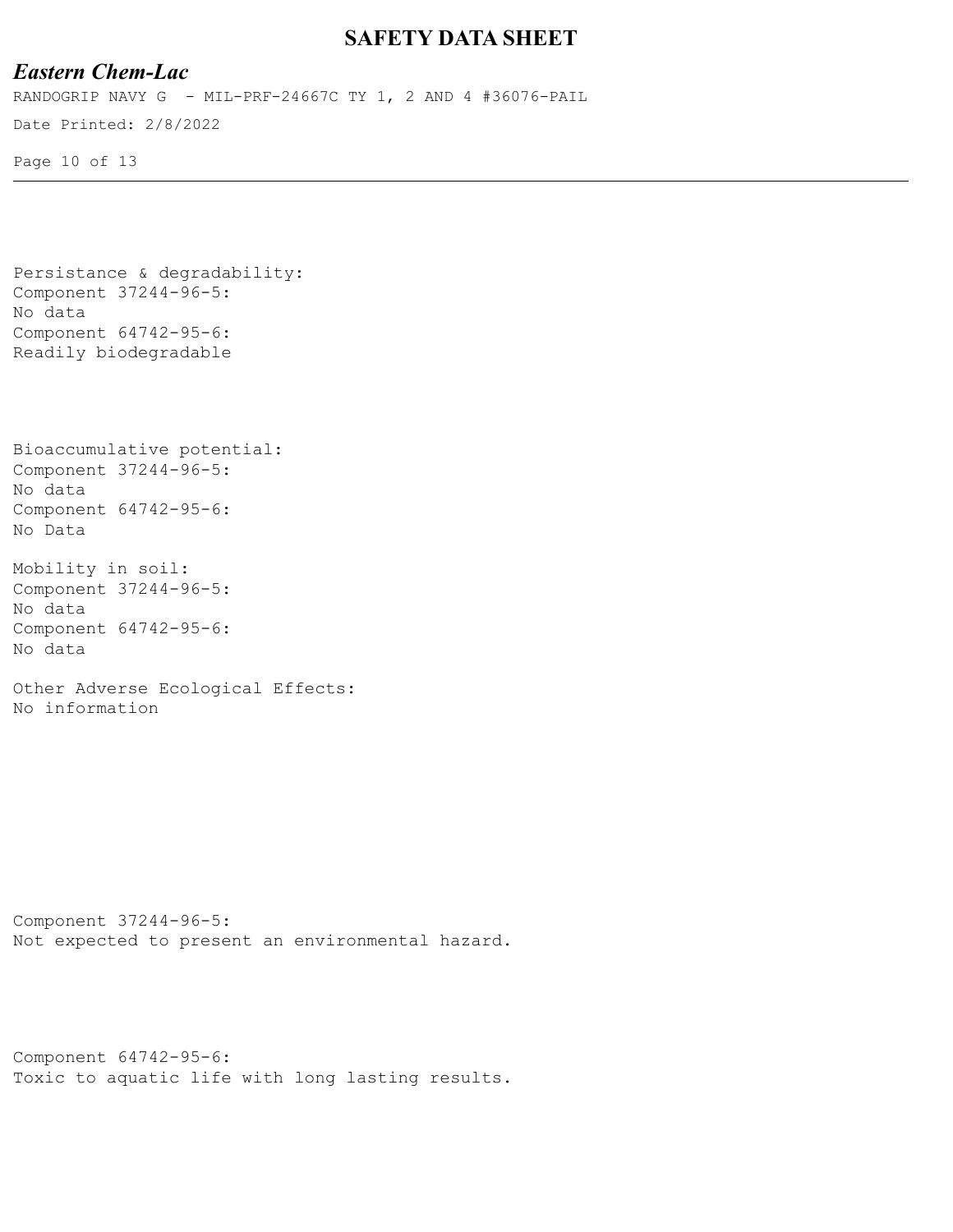### *Eastern Chem-Lac*

Date Printed: 2/8/2022 RANDOGRIP NAVY G - MIL-PRF-24667C TY 1, 2 AND 4 #36076-PAIL

Page 11 of 13

#### **13. Disposal Considerations**

Waste Disposal Method: Discharge, treatment or disposal is subject to national, state, or local laws. When a decision is made to discard this material as supplied, it meets RCRA's characteristic definition of ignitability. The toxicity characteristic (TC) has not been evaluated by the Toxicity Characteristic Leaching Procedure (TCLP). Federal Regulations may apply to empty container. State and/or local regulations may be different. Of the methods of disposal currently available, it is recommended that an alternative be selected according to the following order of preference, based upon environmental acceptability: (1) recycle or rework, if feasible; (2) incinerate at an authorized facility; or (3) treat at an acceptable waste treatment facility. Be sure to contact the appropriate government environmental agencies if further guidance is required.

#### **14. Transport Information**

Domestic (Land, DOT), International (Water, IMO/IMDG), International (Air, ICAO) Road and Rail (ADR/RID), Air (ICAO/IATA), Vessel (IMO/IMDG): DOT (USA) Shipping Name: Not regulated by DOT, COMBUSTIBLE LIQUID\* UN/NA ID No: n/a Hazard Class: n/a Packing Group: n/a \*NOT REGULATED BY GROUND TRANSPORTATION IN NON-BULK PACKAGING (450L OR 119 GALLONS OR LESS) PER CFR 173.150 (f)(2). IF SHIPPED BY AIR, VESSEL OR IN BULK THEN: Shipping name: Paint UN/NA ID No: UN1263 Hazard Class: 3 Packing Group: III Environmental Hazards: INFORMATION NOT AVAILABLE. Marine Pollutant: Components of this product do not appear on the list of Marine Pollutants (49CFR 172.101) Special Precautions for User: INFORMATION NOT AVAILABLE.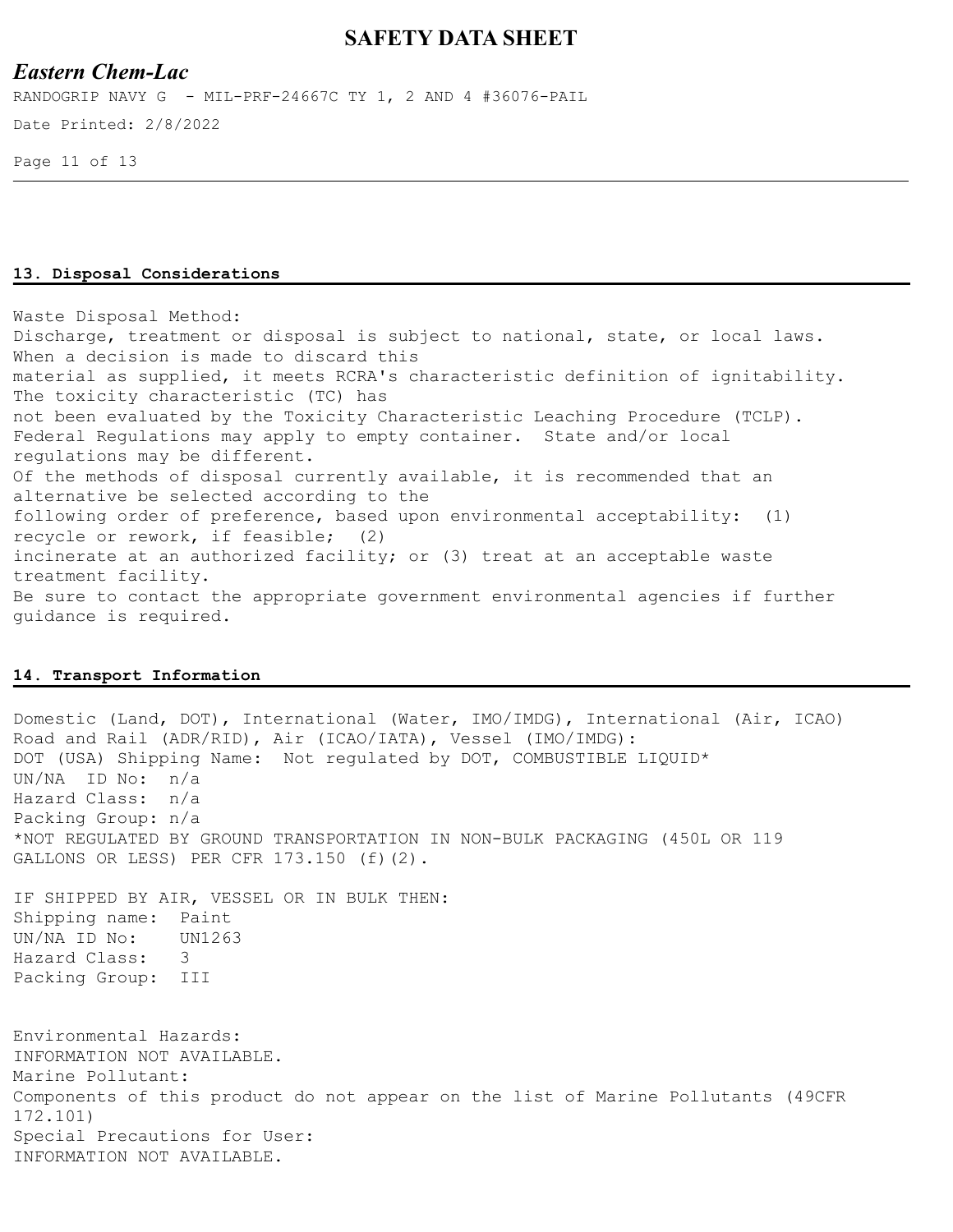### *Eastern Chem-Lac*

RANDOGRIP NAVY G - MIL-PRF-24667C TY 1, 2 AND 4 #36076-PAIL

Date Printed: 2/8/2022

Page 12 of 13

#### **15. Regulatory Information**

U.S. Federal Regulations: TSCA: All components of this material are on the US TSCA 8(b) Inventory or are exempt from listing. OSHA: This product is hazardous under OSHA's Hazard Communication Std. Not regarded as a health hazard under current legislation. CERCLA: SARA Hazard Category: INFORMATION NOT AVAILABLE. Section 313: "\*" Indicates toxic chemical(s) subject to the reporting requirements of section 313 of Title III and of 40 CFR 372. International Regulations: Canadian WHMIS: INFORMATION NOT AVAILABLE. Canadian Environmental Protection Act (CEPA): INFORMATION NOT AVAILABLE. EINECS: INFORMATION NOT AVAILABLE. State Regulations: "#" Indicates a chemical known to the state of California to cause cancer, birth defects or other reproductive harm. Volatile Organic Compounds: COATING VOC content is being expressed as mass of VOC per unit volume of coating less water and exempt solvents, where applicable. MATERIAL VOC content is the actual weight of VOC per unit volume.

#### **16. Other Information**

Date Revised: 11/03/21 Prepared By: Regulatory Compliance Information Contact: Regulatory Compliance 413-592-4191 ext 106 Manufacturer Disclaimer: USERS RESPONSIBILITY: A bulletin such as this cannot be expected to cover all possible individual situations. As the user has the responsibility to provide a safe workplace, all aspects of an individual operation should be examined to determine if, or where, precautions - in addition to those described herein are required. Any health hazard and safety information herein should be passed on to your customers or employees, as the case may be. DISCLAIMER OF LIABILITY: The information contained herein is, to the best of our knowledge and belief, accurate.